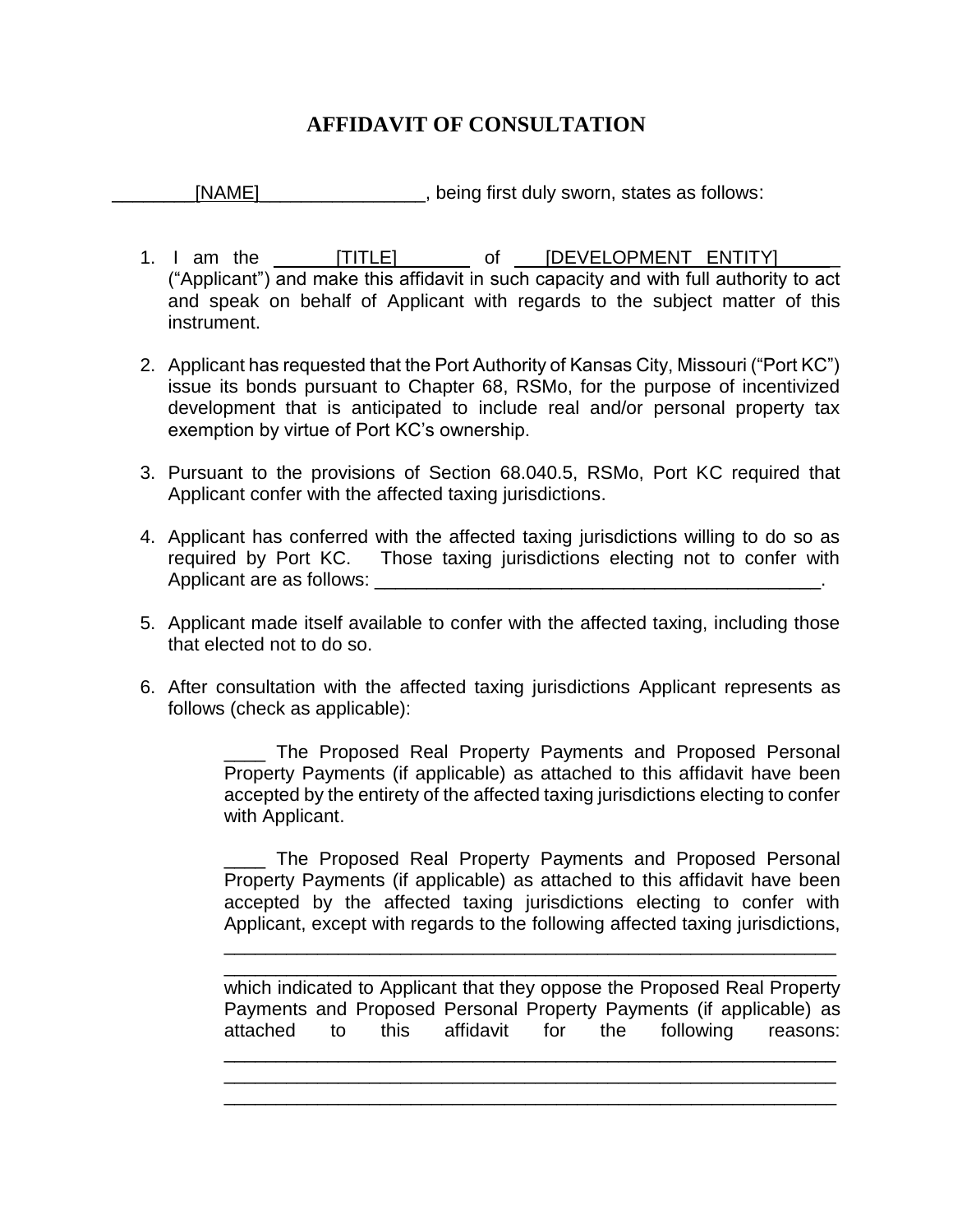\_\_\_\_ The Proposed Real Property Payments and Proposed Personal Property Payments (if applicable) as attached to this affidavit have been opposed by the entirety of the affected taxing jurisdictions electing to confer with Applicant for the following reasons:

\_\_\_\_\_\_\_\_\_\_\_\_\_\_\_\_\_\_\_\_\_\_\_\_\_\_\_\_\_\_\_\_\_\_\_\_\_\_\_\_\_\_\_\_\_\_\_\_\_\_\_\_\_\_\_\_\_\_\_ \_\_\_\_\_\_\_\_\_\_\_\_\_\_\_\_\_\_\_\_\_\_\_\_\_\_\_\_\_\_\_\_\_\_\_\_\_\_\_\_\_\_\_\_\_\_\_\_\_\_\_\_\_\_\_\_\_\_\_ \_\_\_\_\_\_\_\_\_\_\_\_\_\_\_\_\_\_\_\_\_\_\_\_\_\_\_\_\_\_\_\_\_\_\_\_\_\_\_\_\_\_\_\_\_\_\_\_\_\_\_\_\_\_\_\_\_\_\_

\_\_\_\_ After consultation with the affected taxing jurisdictions electing to confer with Applicant, Applicant and the affected taxing jurisdictions negotiated an alternative schedule for Proposed Real Property Payments and Proposed Personal Property Payments (if applicable), and that alternative scheduled is attached hereto.

The affected taxing jurisdictions opposing the alternative schedule and their stated reasons for doing so are as follows: \_\_\_\_\_\_\_\_\_\_\_\_\_\_\_\_\_\_\_\_\_\_\_\_\_\_\_\_\_\_\_\_\_\_\_\_\_\_\_\_\_\_\_\_\_\_\_\_\_\_\_\_\_\_\_\_\_\_\_ \_\_\_\_\_\_\_\_\_\_\_\_\_\_\_\_\_\_\_\_\_\_\_\_\_\_\_\_\_\_\_\_\_\_\_\_\_\_\_\_\_\_\_\_\_\_\_\_\_\_\_\_\_\_\_\_\_\_\_ \_\_\_\_\_\_\_\_\_\_\_\_\_\_\_\_\_\_\_\_\_\_\_\_\_\_\_\_\_\_\_\_\_\_\_\_\_\_\_\_\_\_\_\_\_\_\_\_\_\_\_\_\_\_\_\_\_\_\_ Other: \_\_\_\_\_\_\_\_\_\_\_\_\_\_\_\_\_\_\_\_\_\_\_\_\_\_\_\_\_\_\_\_\_\_\_\_\_\_\_\_\_\_\_\_\_\_\_\_\_\_\_\_\_\_\_\_\_\_\_ \_\_\_\_\_\_\_\_\_\_\_\_\_\_\_\_\_\_\_\_\_\_\_\_\_\_\_\_\_\_\_\_\_\_\_\_\_\_\_\_\_\_\_\_\_\_\_\_\_\_\_\_\_\_\_\_\_\_\_ \_\_\_\_\_\_\_\_\_\_\_\_\_\_\_\_\_\_\_\_\_\_\_\_\_\_\_\_\_\_\_\_\_\_\_\_\_\_\_\_\_\_\_\_\_\_\_\_\_\_\_\_\_\_\_\_\_\_\_

ACKNOWLEDGEMENT

STATE OF \_\_\_\_\_\_\_\_\_\_\_\_\_\_

COUNTY OF \_\_\_\_\_\_\_\_\_\_\_\_

On this \_\_ day of \_\_\_\_\_\_\_\_\_\_\_\_\_\_, 20\_\_\_, before me a Notary Public, appeared <u>the contract of the contract of the contract</u> in the contract of the contract of the person described in and who executed the foregoing instrument, and acknowledged that he/she is the \_\_\_\_\_\_\_\_\_\_\_\_\_\_\_\_\_ of and that he/she executed the same on behalf of said entity and by authority thereof acknowledged said instrument to be the free act and deed of said entity for the purposes therein expressed.

ln testimony whereof, I have hereunto set my hand and affixed my official seal the day and year aforesaid.

Notary Public

My Commission Expires: \_\_\_\_\_\_\_\_\_\_\_\_\_\_\_\_\_\_\_\_\_\_

\_\_\_\_\_\_\_\_\_\_\_\_\_\_\_\_\_\_\_\_\_\_\_\_\_\_\_\_\_\_\_\_\_\_\_\_\_\_\_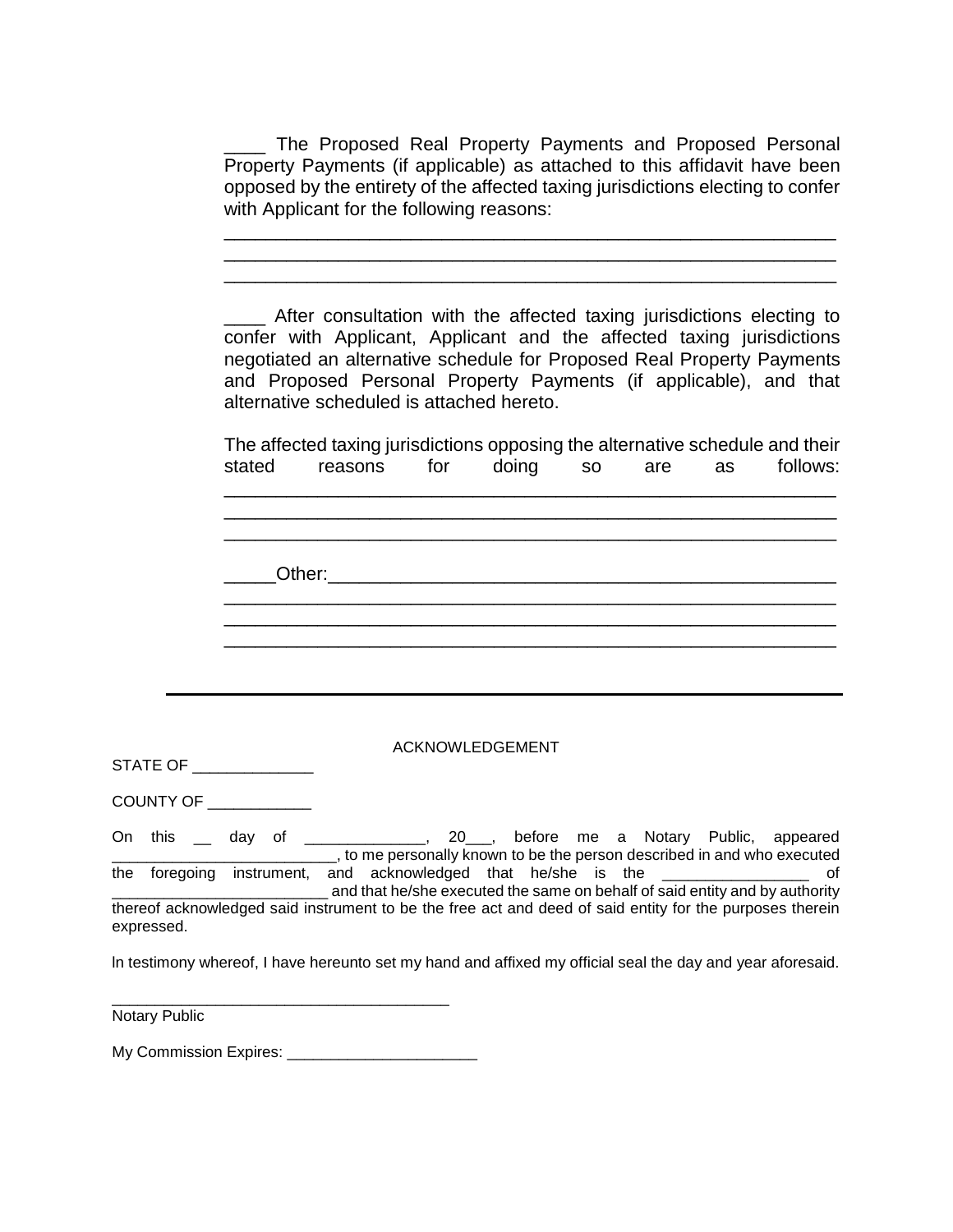## **Proposed Real Property Payments**

[ATTACH (if applicable)]